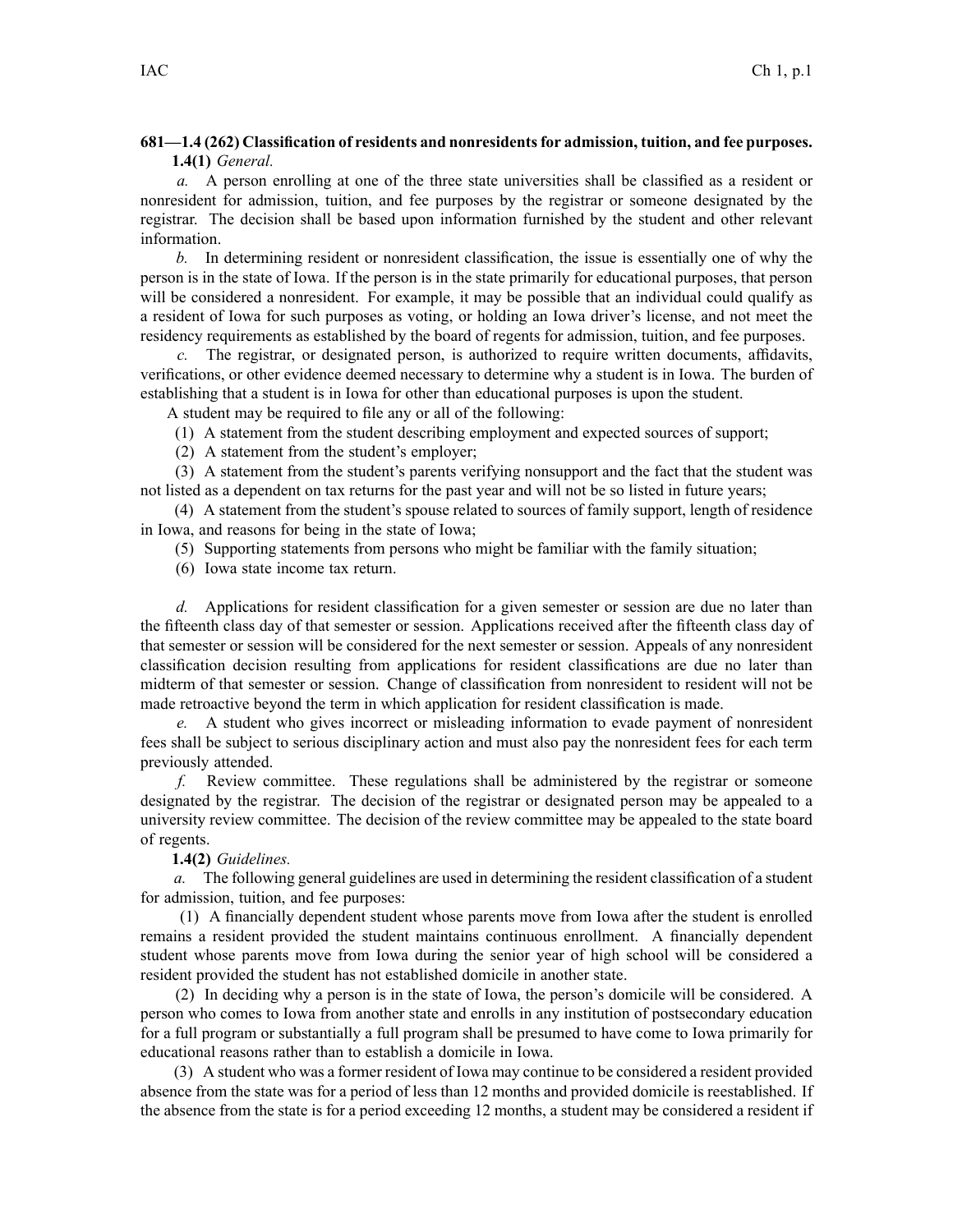evidence can be presented showing that the student has long-term ties to Iowa and reestablishes an Iowa domicile.

A person or the dependent of <sup>a</sup> person whose domicile is permanently established in Iowa, who has been classified as <sup>a</sup> resident for admission, tuition, and fee purposes, may continue to be classified as <sup>a</sup> resident so long as domicile is maintained, even though circumstances may require extended absence of the person from the state. It is required that <sup>a</sup> person who claims Iowa domicile while living in another state or country will provide proof of the continual Iowa domicile as evidence that the person:

- 1. Has not acquired <sup>a</sup> domicile in another state,
- 2. Has maintained <sup>a</sup> continuous voting record in Iowa, and
- 3. Has filed regular Iowa resident income tax returns during absence from the state.

(4) A student who moves to Iowa may be eligible for resident classification at the next registration following 12 consecutive monthsin the state provided the student is not enrolled as more than <sup>a</sup> half-time student (6 credits for an undergraduate or professional student, 5 credits for <sup>a</sup> graduate student) in any academic year term, is not enrolled for more than 4 credits in <sup>a</sup> summer term for any classification, and provides sufficient evidence of the establishment of an Iowa domicile.

(5) A student who has been <sup>a</sup> continuous student and whose parents move to Iowa may become <sup>a</sup> resident at the beginning of the next term provided the student is dependent upon the parents for <sup>a</sup> majority of financial assistance.

(6) A person who has been certified as <sup>a</sup> refugee or granted asylum by the appropriate agency of the United States who enrolls as <sup>a</sup> student at <sup>a</sup> university governed by the Iowa state board of regents may be accorded immediate resident status for admission, tuition, and fee purposes when the person:

1. Comes directly to the state of Iowa from <sup>a</sup> refugee facility or por<sup>t</sup> of debarkation, or

2. Comes to the state of Iowa within <sup>a</sup> reasonable time and has not established domicile in another state.

Any refugee or individual granted asylum not meeting these standards will be presumed to be <sup>a</sup> nonresident for admission, tuition, and fee purposes and thus subject to the usual method of proof of establishment of Iowa residency.

(7) An alien who has immigrant status establishes Iowa residency in the same manner as <sup>a</sup> United States citizen.

(8) At the regen<sup>t</sup> institutions, American Indians who have origins in any of the original people of North America and who maintain <sup>a</sup> cultural identification through tribal affiliation or community recognition with one or more of the tribes or nations connected historically with the presen<sup>t</sup> state of Iowa, including the Iowa, Kickapoo, Menominee, Miami, Missouri, Ojibwa (Chippewa), Omaha, Otoe, Ottawa (Odawa), Potawatomi, Sac and Fox (Sauk, Meskwaki), Sioux, and Winnebago (Ho Chunk), will be assessed Iowa resident tuition and fees.

*b.* Additional guidelines are used in determining the resident classification of <sup>a</sup> veteran, qualified military person, and dependent children and spouses of <sup>a</sup> veteran or qualified military person for purposes of admission and undergraduate tuition and mandatory fees:

(1) A person who is stationed on active duty at the Rock Island arsenal as <sup>a</sup> result of military orders, or the dependent child or spouse of such person, is entitled to resident status for purposes of undergraduate tuition and mandatory fees. However, if the arrival of the person under orders is subsequent to the beginning of the term in which the dependent child or spouse is first enrolled, nonresident fees will be charged in all cases for the dependent child or spouse until the beginning of the next term in which the dependent child or spouse is enrolled. If the qualified military person is transferred, deployed, or restationed while the person's spouse or dependent child is enrolled in an institution of higher education under the control of the board of regents, the spouse or dependent child shall continue to be classified as <sup>a</sup> resident under this subparagraph until the close of the fiscal year in which the spouse or dependent child is enrolled.